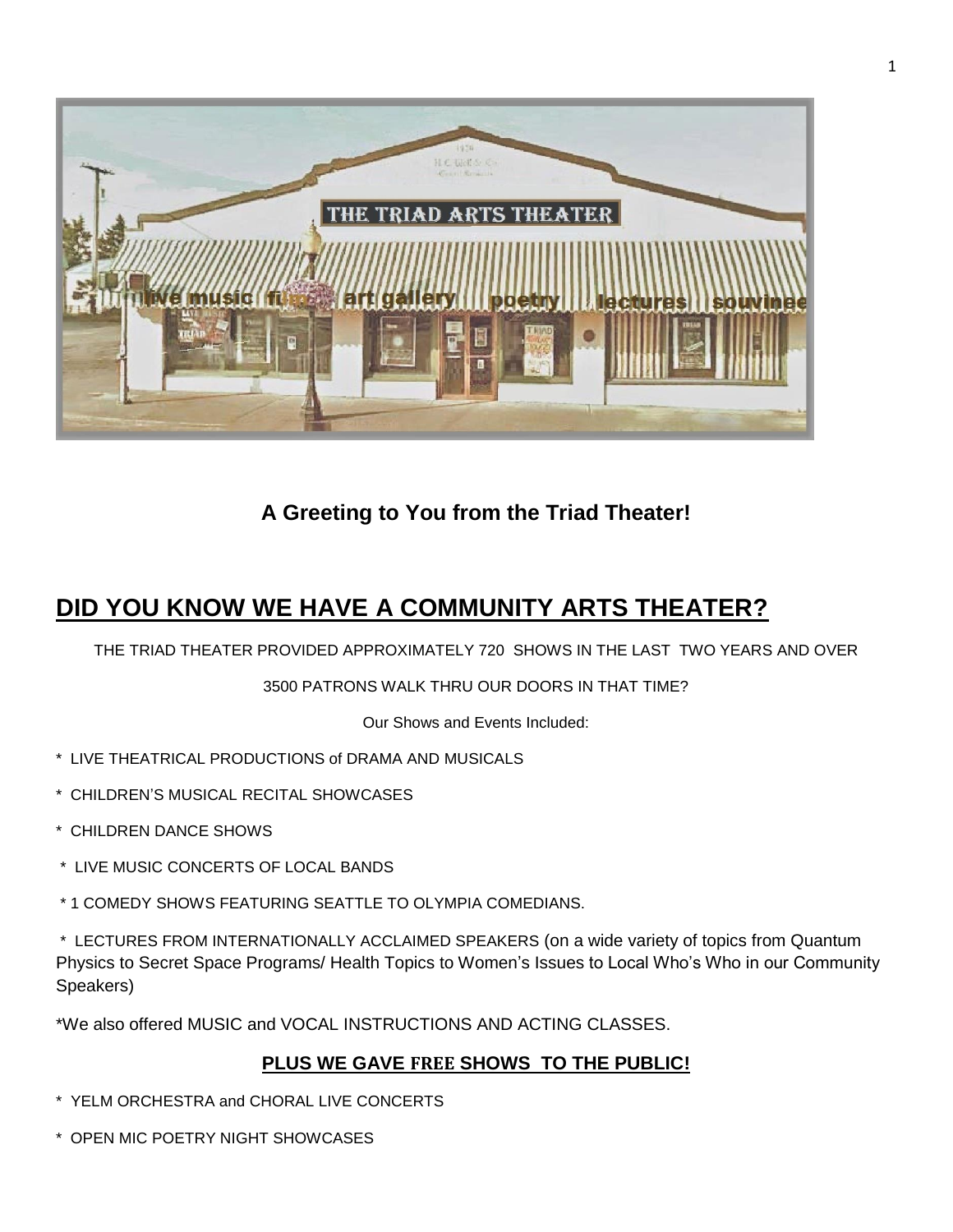- \* OPEN MIC SONGWRITERS SHOWCASES
- \* TOWN HOUSE MEETINGS FOR LOCAL POLITICIANS
- \* HISTORY OF SKATEBOARD documentary
- \* LOCAL ARTISTS & SCULPTORS GALLERY SHOWS
- \* FREE CLASSIC, INDEPENDENT OR FOREIGN MOVIES (Holidays and Double Feature Fridays)

\* VOLUNTEERING to other Organizations (Teaching Beginning Acting to the Girls and Boys at Summer Camp Programs)

\* PARTICIPATION IN 2 MAJOR PARADES PER YEAR providing colorful floats, laughter, and music for the viewers.

**We have been providing the likes of these wonderful shows to the Community for over 7 years in an old fashion, cozy, artsy environment with professional sound and lights, stage and theater seating.**

**But the theater needs the financial support to help keep this theater alive and thriving.** Without any salaries or compensation, I have been putting in my own money for the past years to keep this theater afloat. Now I am asking for you to help contribute to this worthy cause as my funds can no longer support it alone.

We need better airconditioning system and a marquee and/or an electric sign board to inform the community in drive by traffic what shows are being offered weekly.The State has provided us appropriation money to help accomplish this as we need a marquee to let people know of the events!. It is the only effective way of reaching the community with the constant changes of shows occurring daily. . (The outside posters get ripped in the wind and rain and not everyone reads the local paper.) In spite of countless articles in the Nisqually Local Newspaper and window posters and flyers, many people in the community are not even aware that the theater exists!)

\* We need to upgrade or replace our Projectors and computers that wear out from daily use and Stage lighting bulbs need to be replaced annually. We also need to pay professional people for their services i.e. sound/light tech, Office Manager w Booking acts and Advertising and Accounting and Janitorial Services. This is a full operation that has been going on for 8 years but volunteers come and go and don't care for the equipment and service. So certain jobs need to be contracted on a an as needed basis. This will increase our efficiency and quality of service.

\* **And most of all** we need financial help to offset the monthly costs of rent, (which increased by \$500 per month this year), utilities, insurance, and internet services since ticket sales only partially support the operations and repairs of an art theater. Our shows are subject to weather conditions which also makes challenges for us to continue without contributions. We need your help so that we can have more exposure to the public to fill these seats. Our monthly bills and expenses WITHOUT Anyone receiving Salaries is \$4700 per month!

#### **Without The Theater, There is No Heart for the Downtown Area of Yelm.**

The Triad Arts Theater in the Historic Wolf Building is right in the heart of the town and with some TLC would make a great impact on people as they enter the historic district.